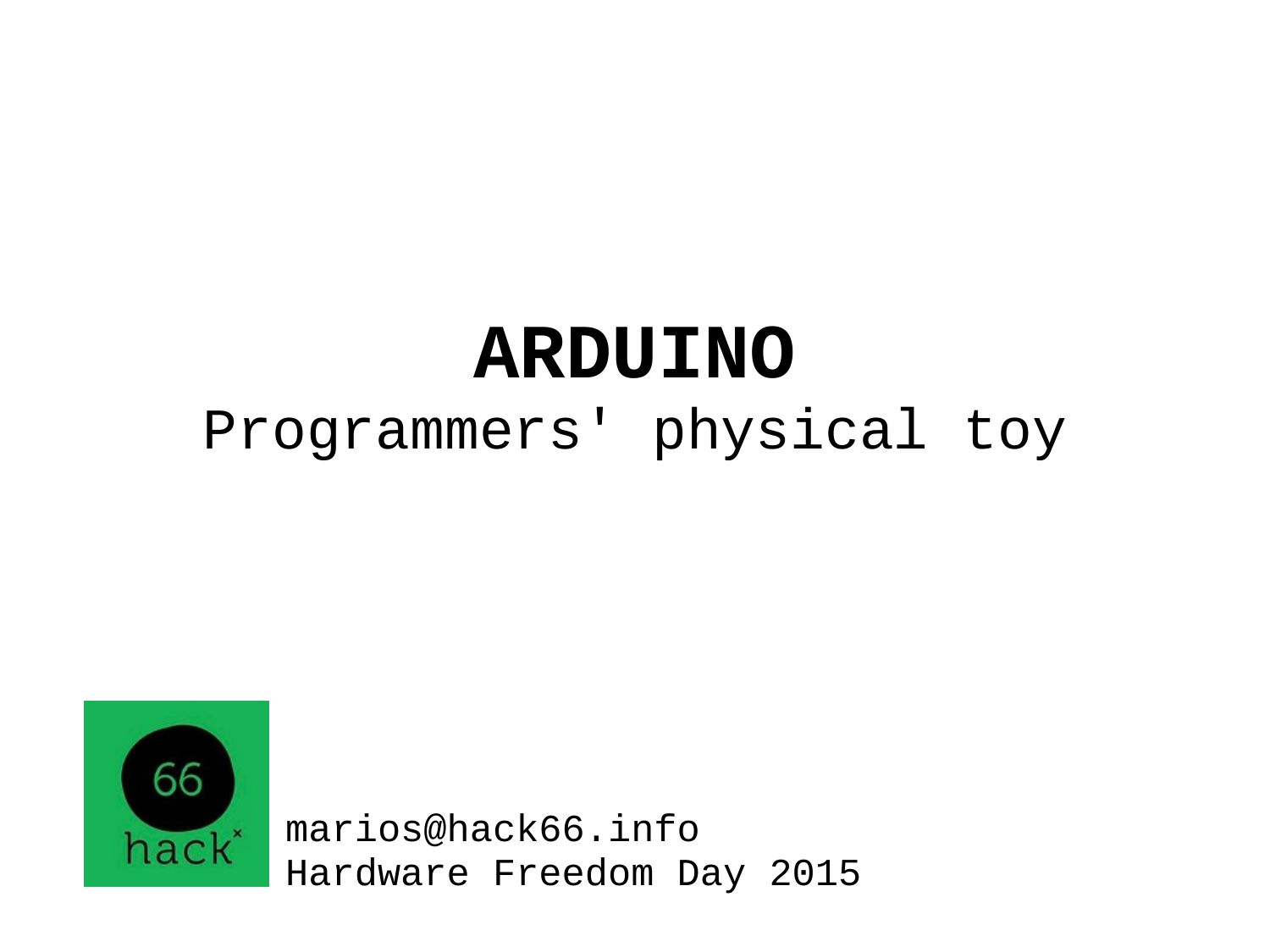#### Hardware Freedom Day #hfd2015



2<sup>nd</sup> year in hack66!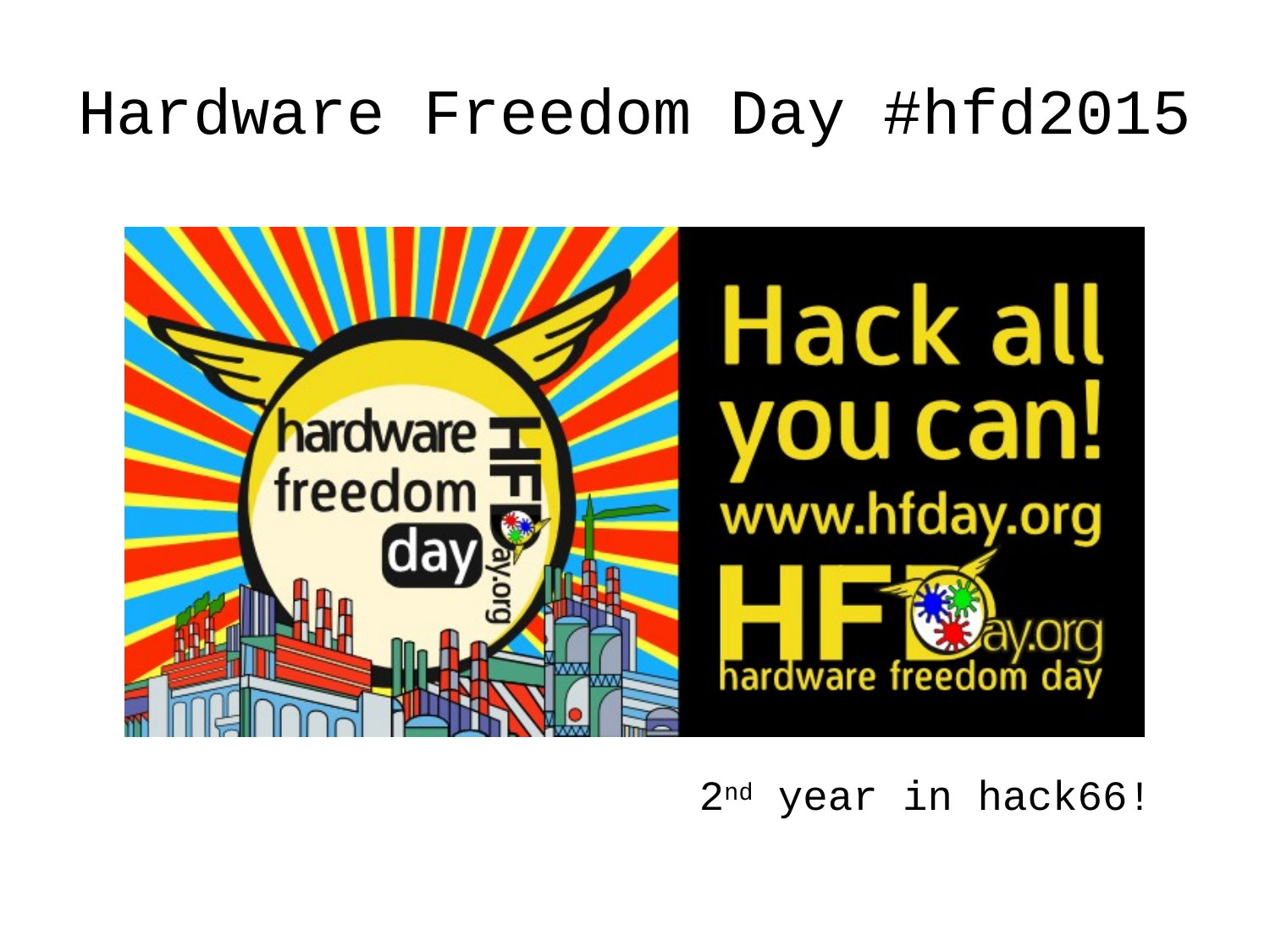# Open (Source) Hardware

"... physical objects which design is created and shared publicly without restriction, allowing people to modify, improve and redistribute their contributions."

- hfd.org

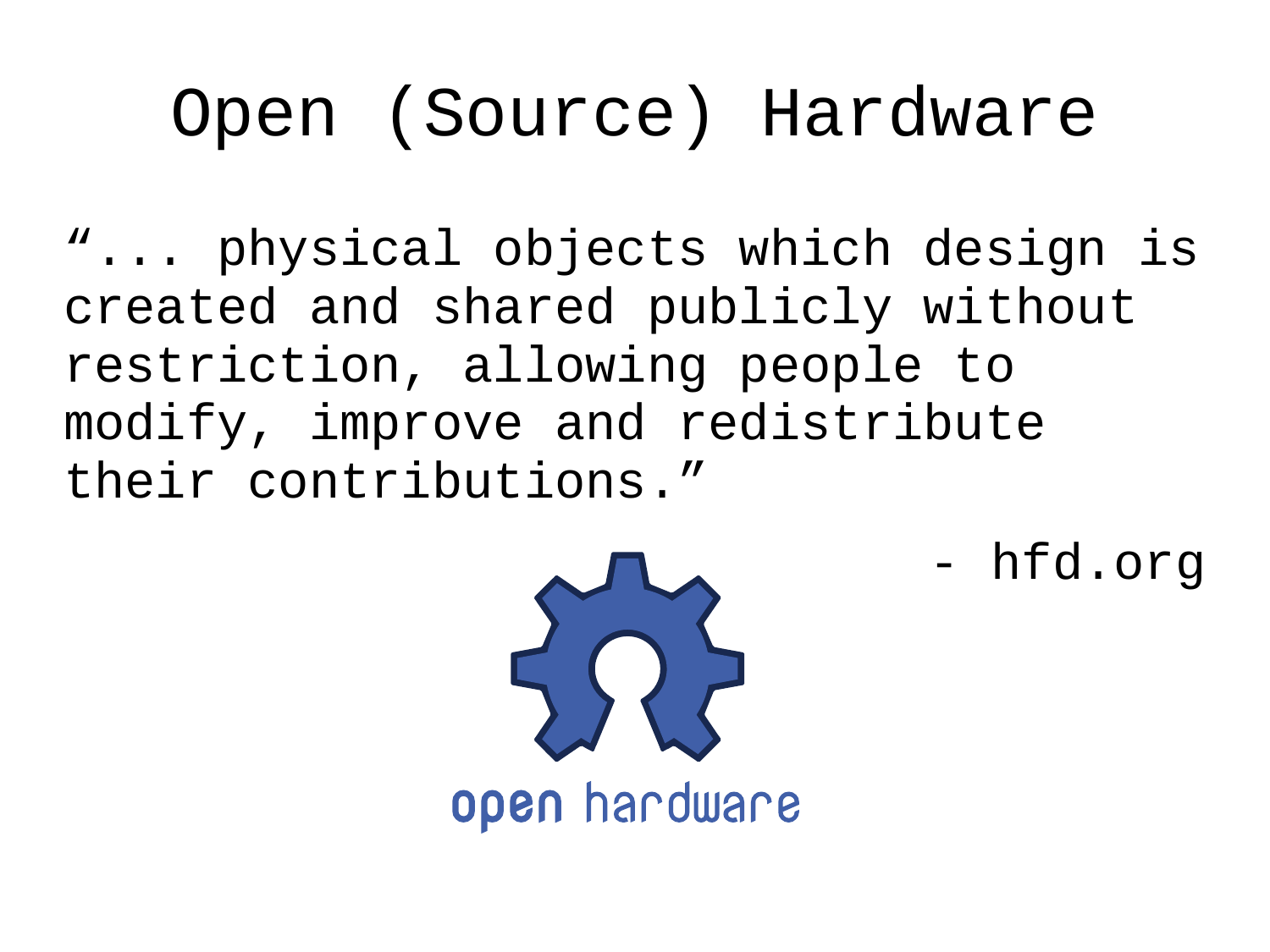# Open (Source) Hardware







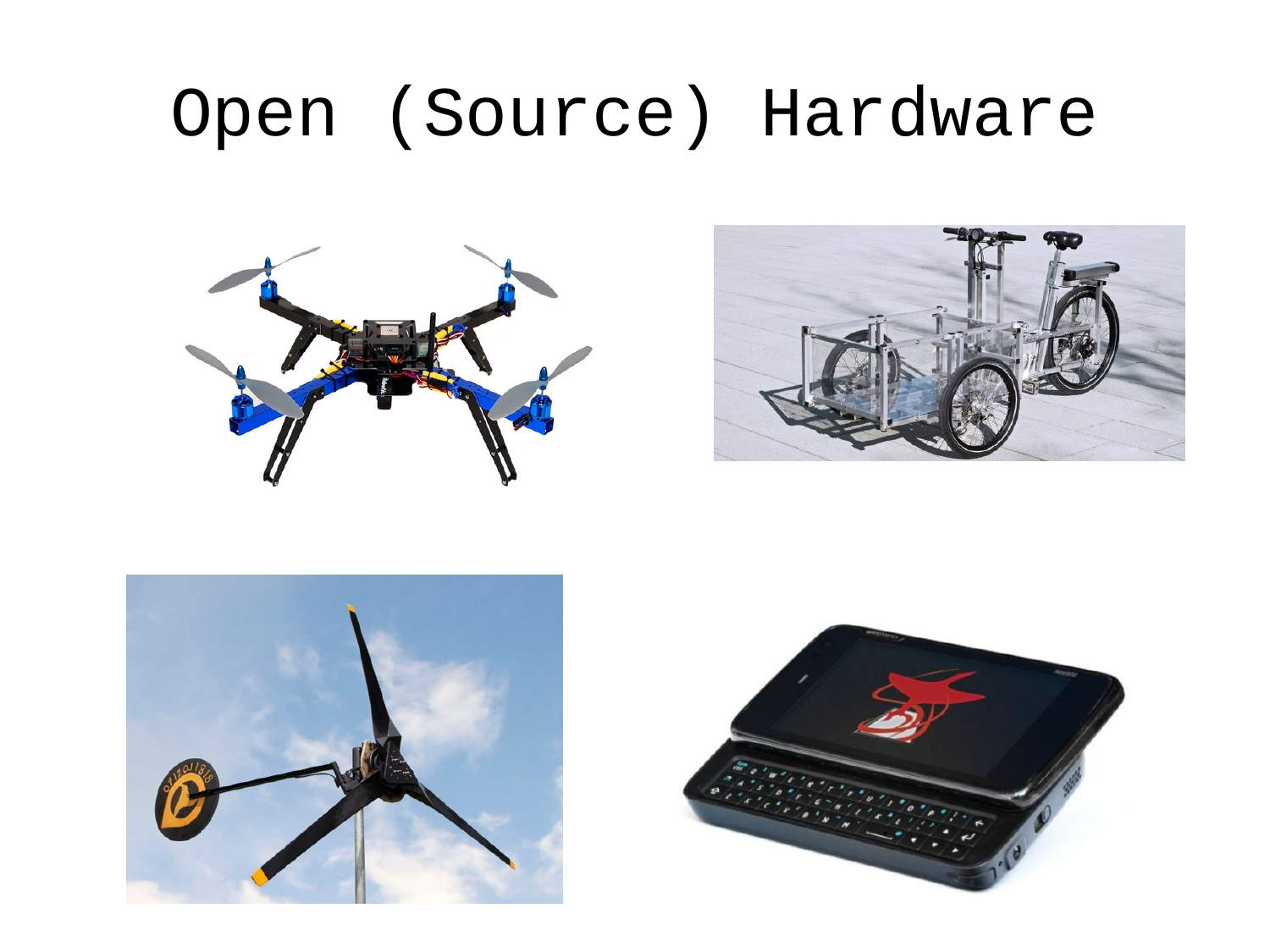#### ARDUINO

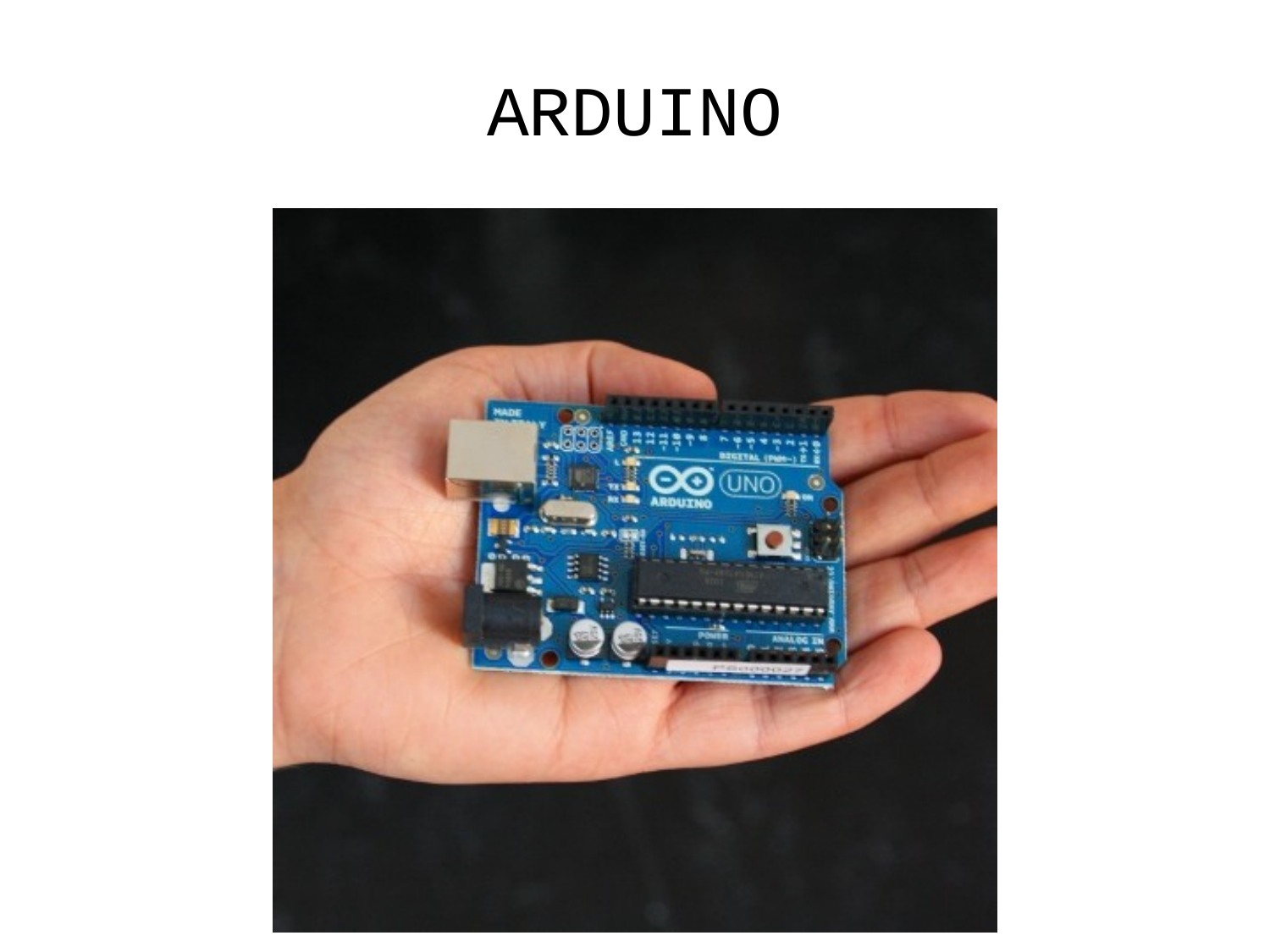#### ...or ARDUINO?

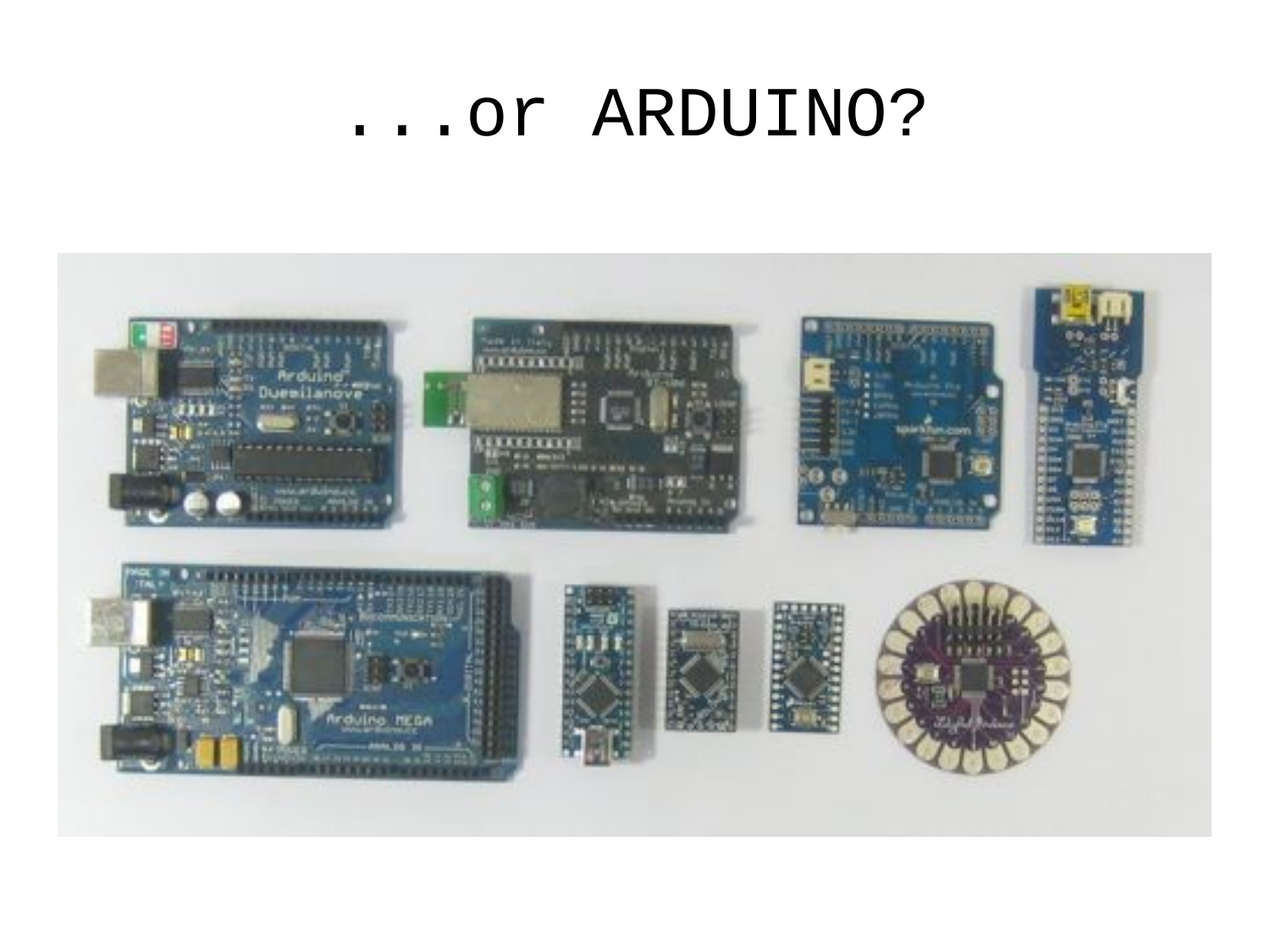# Why ARDUINO?

- Program in a C-like language, upload "sketches" over USB
- ARDUINO IDE, Codebender, Fritzing
- A load of compatible spin-offs and modules to conquer the world
- 99% newbie-proof
- Easy and cheap to find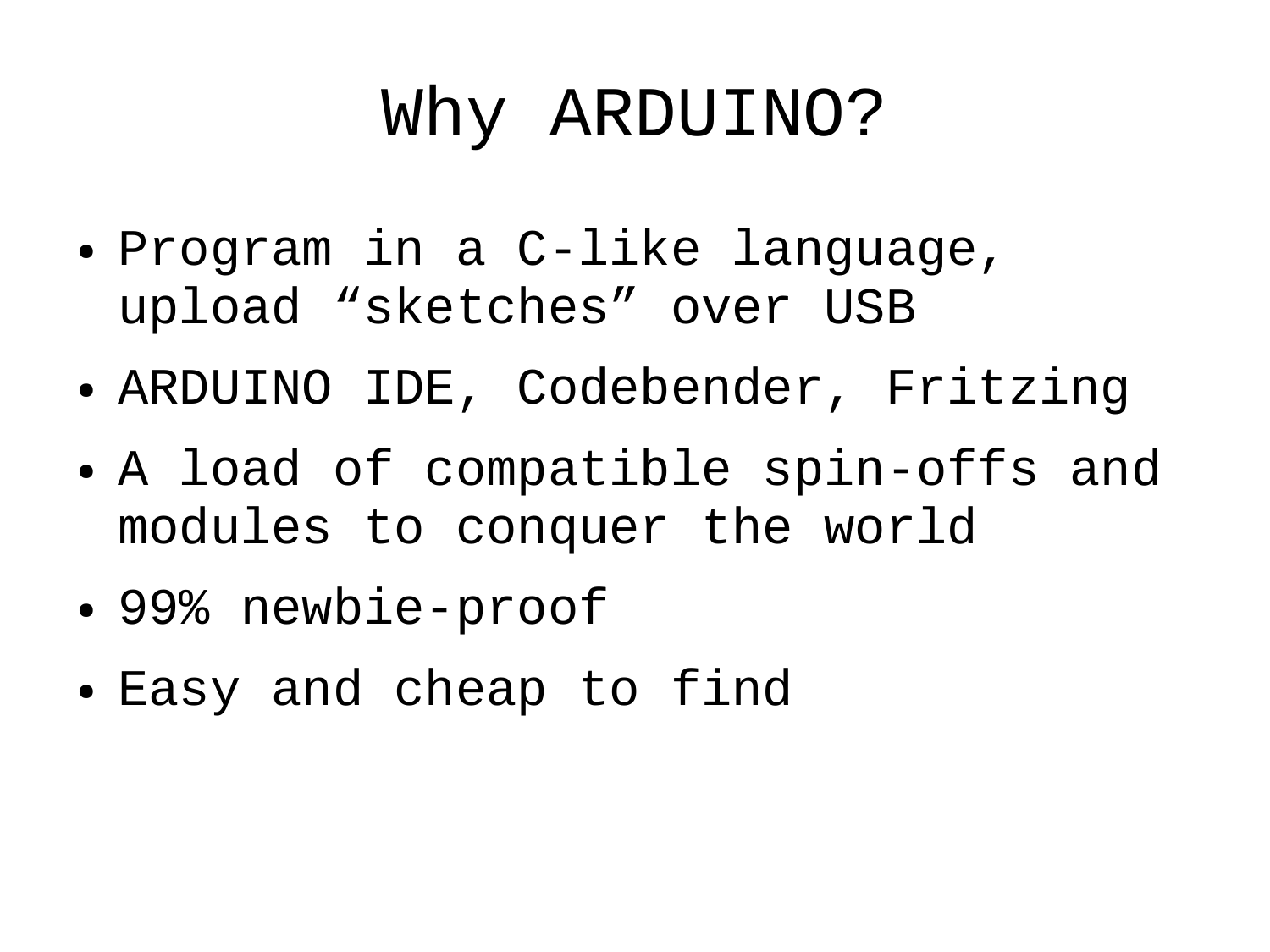# Get yours!

- Official store.arduino.cc
- Ali express ( $-3$  USD incl. shipping)
- $\cdot$  eBay
- LOCAl StOres (<http://arduino.cc/en/main/buy>)
- Experiment with the ones we have in the hackerspace :)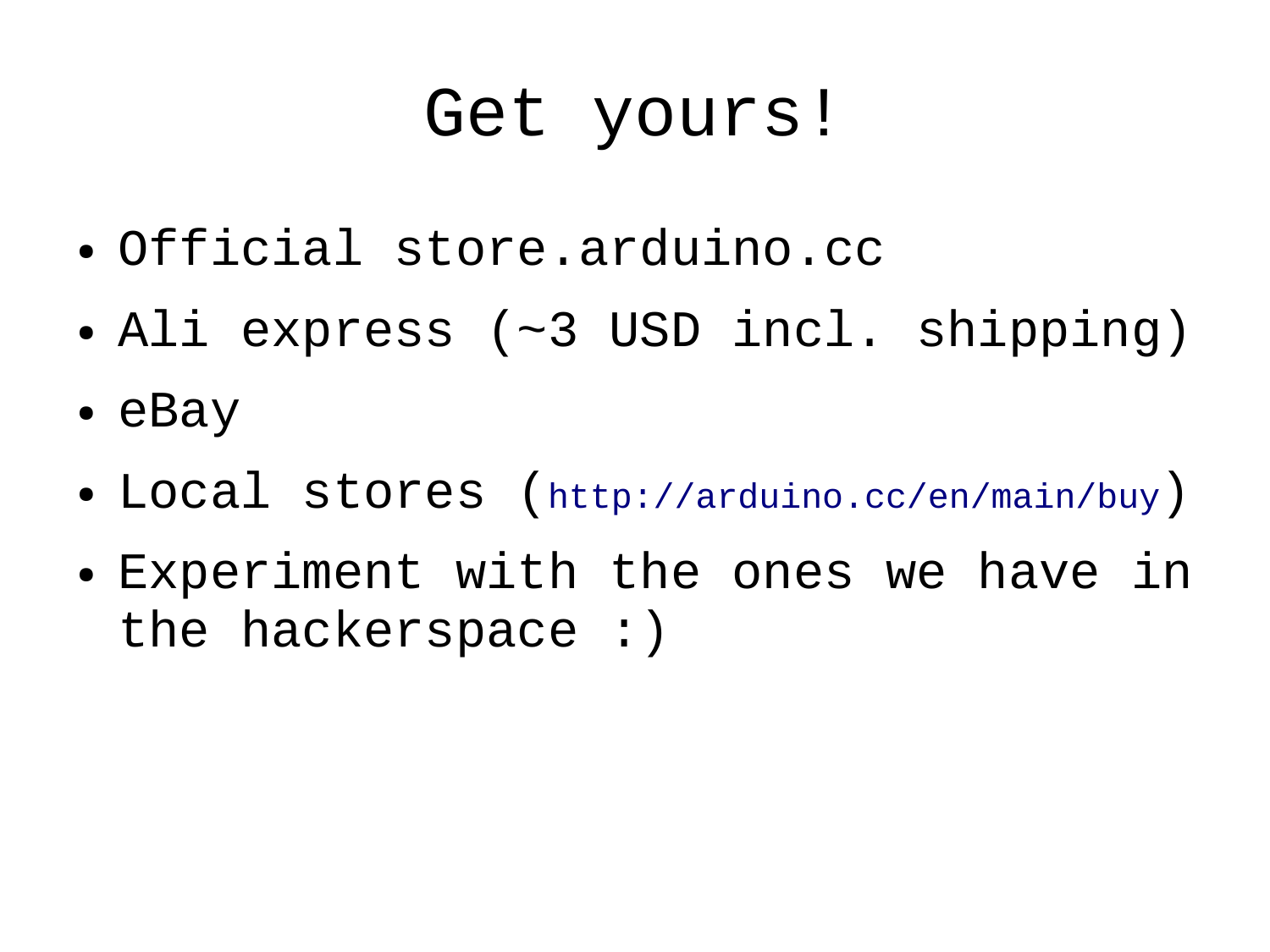### ARDUINO projects

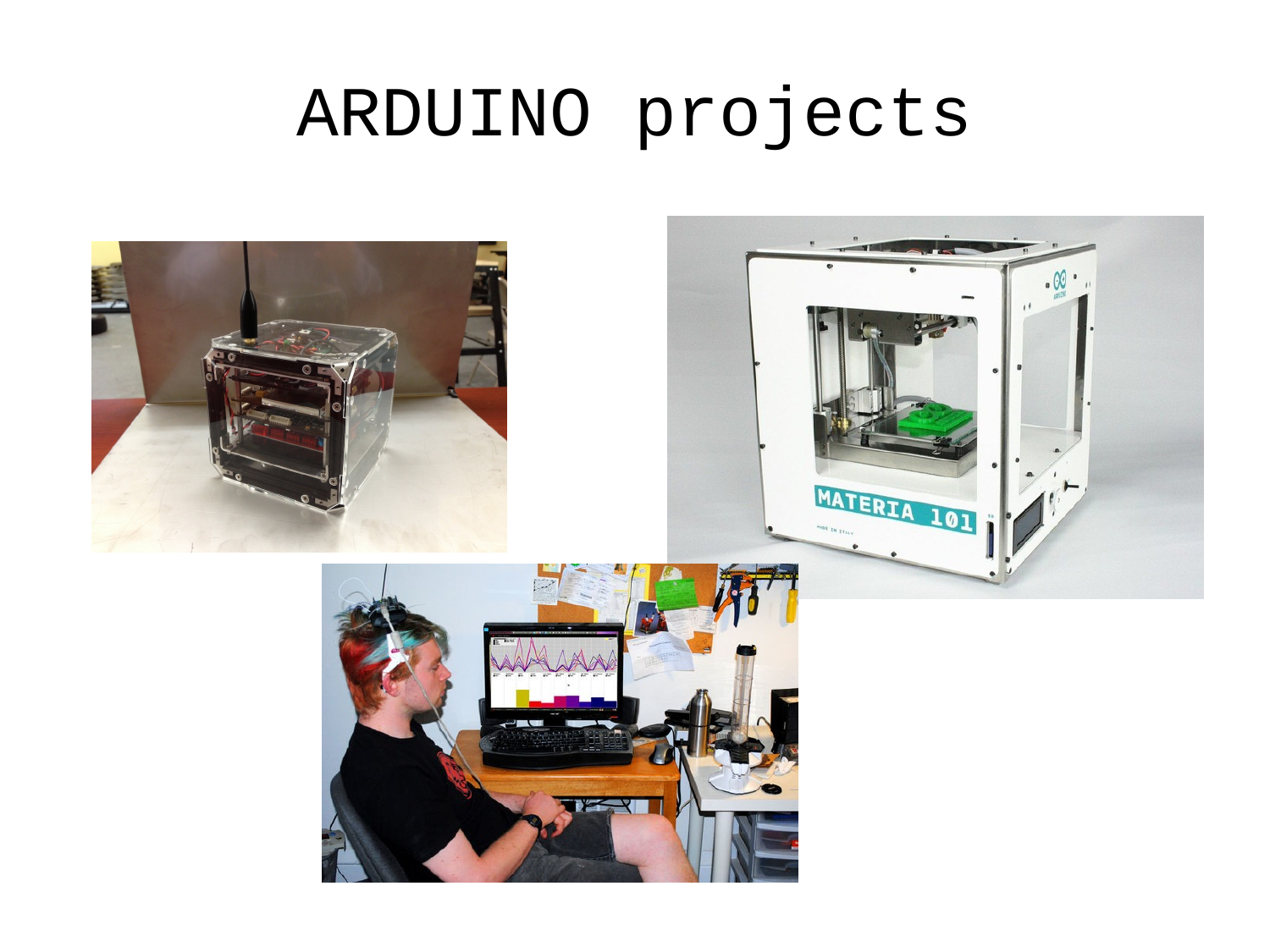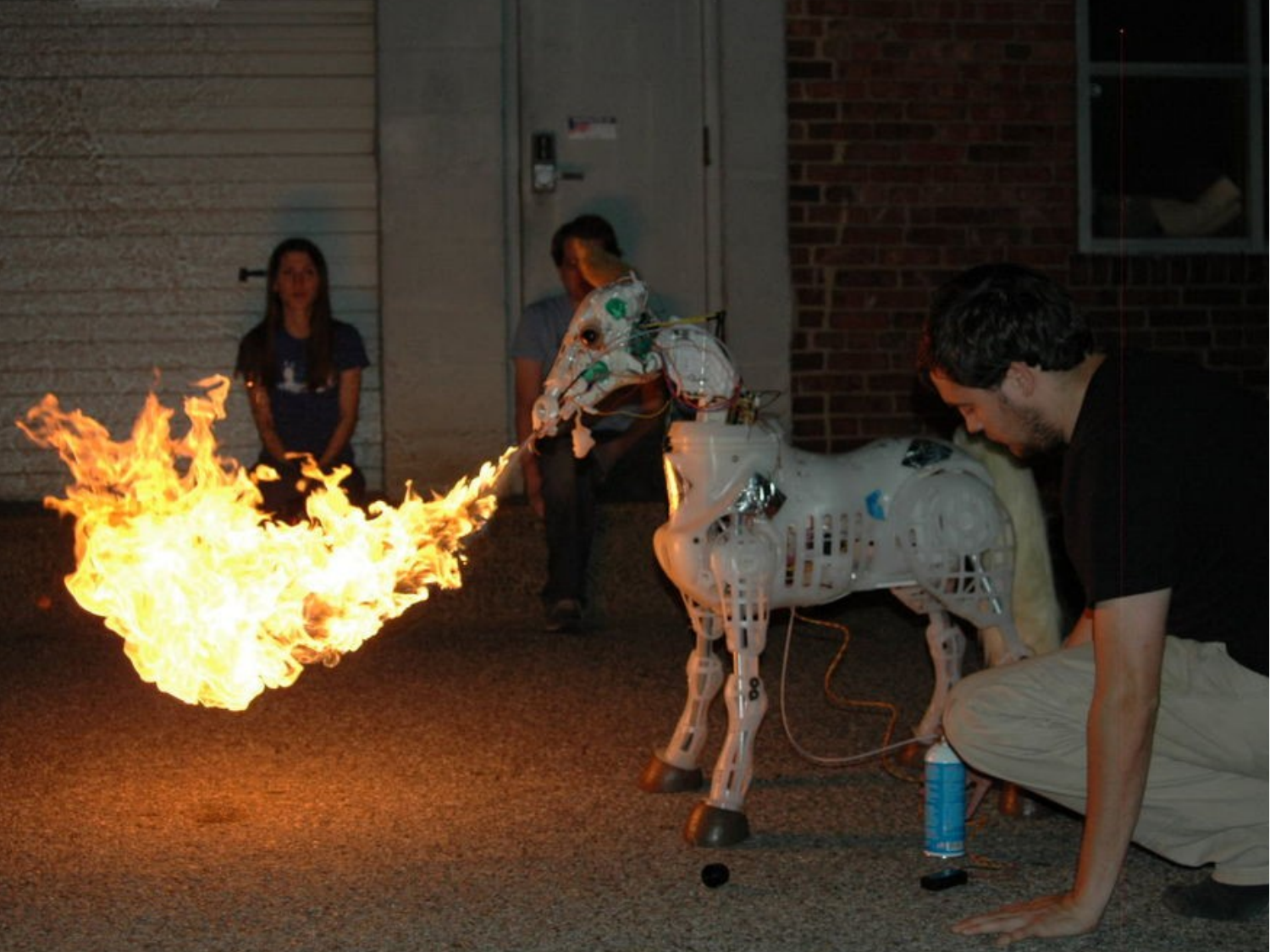### Basic connections

- Print common schematics (how to connect a LED, a pushbutton, a stepper...)
- ABC (ARDUINO Basic Connections) is a crowd-funded effort <http://www.pighixxx.com/abc-english-version/>
- Use a voltage meter before connecting the actual electronic parts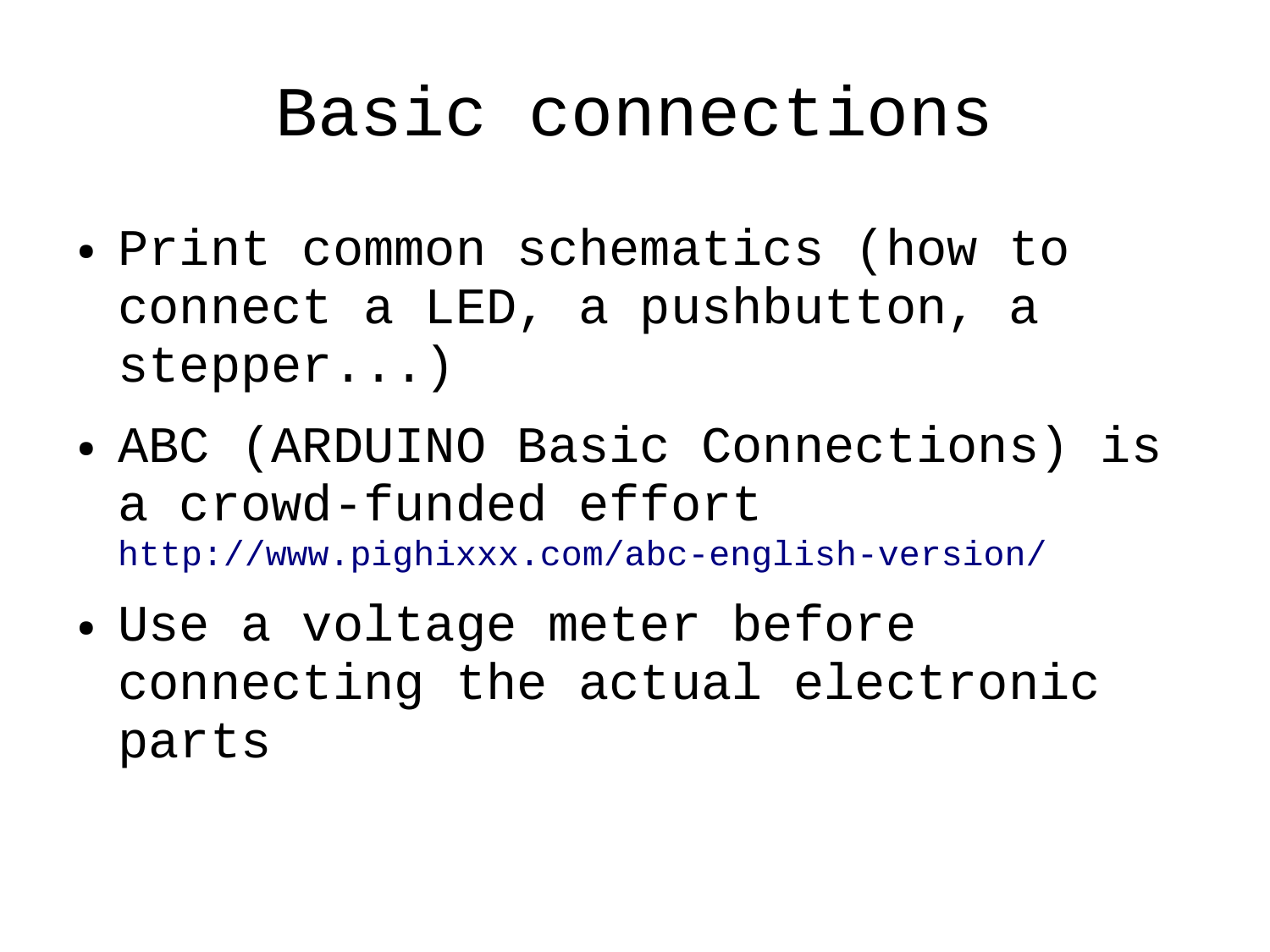# Describe the circuit in your source code files

- For integrated circuits (like sensors / operational amplifiers etc.) write down their number and manufacturer
- Also include schematics as separate files

Hardware:

- \* Arduino Yun board (connected via Ethernet to the Internet)
- \* NPN Hall Effect Sensor A 42E

The circuit:

- \* Vcc of the hall effect sensor to +3.3V
- \* GND of the hall effect sensor to ground
- \* OUTPUT of the hall effect sensor to digital pin 12
- \* 220 Ohm transistor between Vcc and Output of the sensor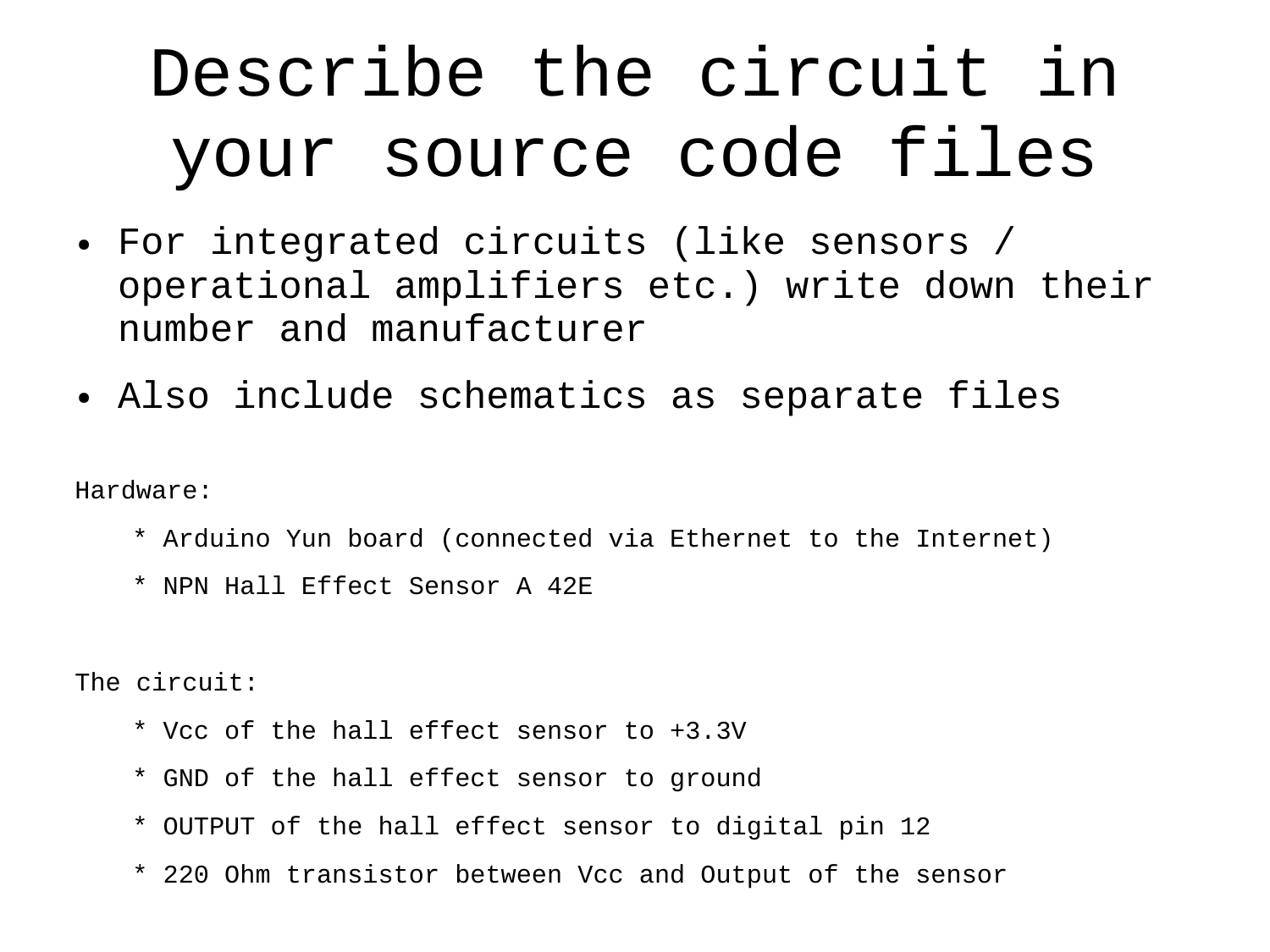# setup() and loop()

- 
- 
- -
	-
	-
	- -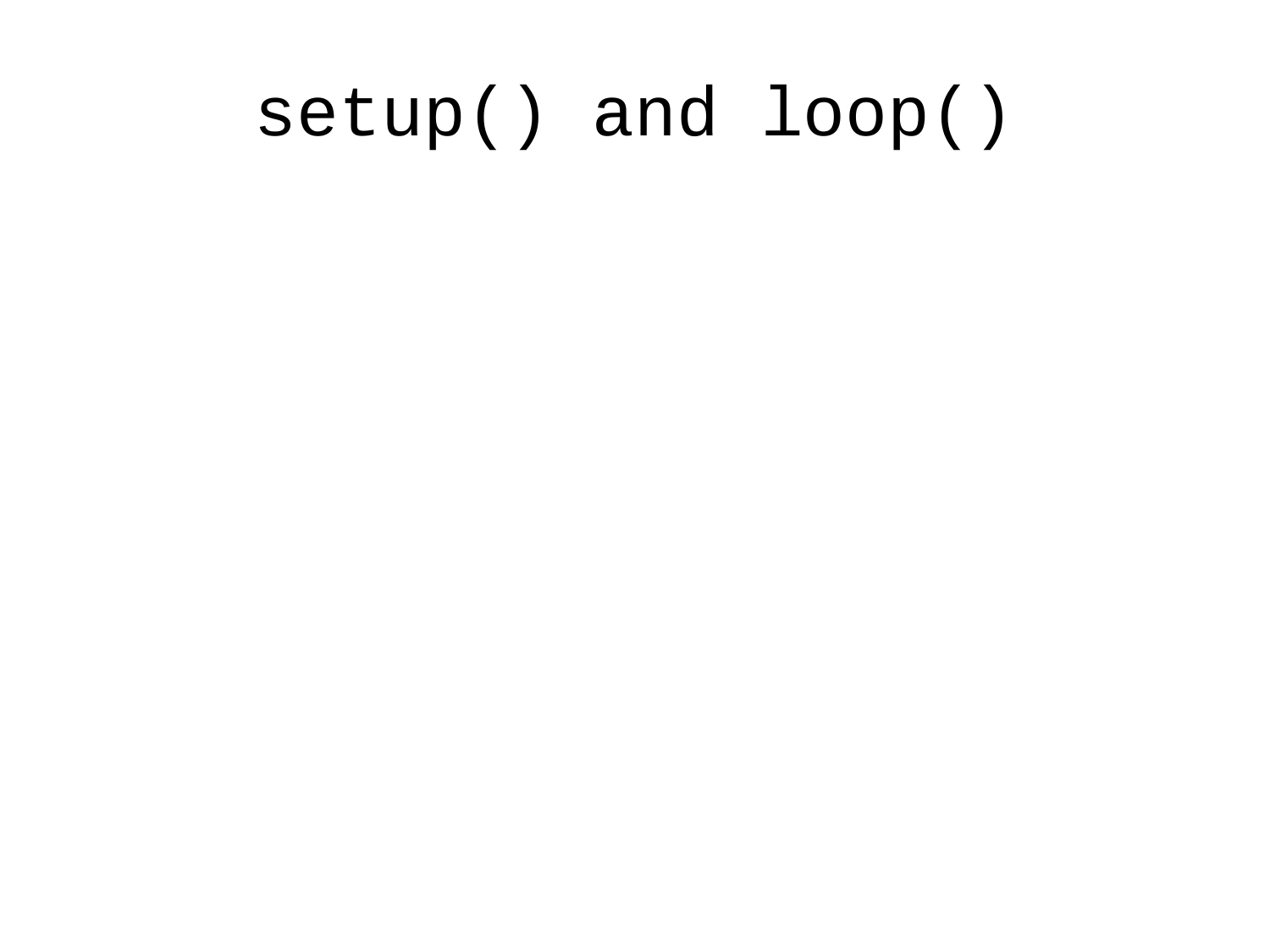# Stall == Death

- Draw a flow chart. Make sure your logic does not get "trapped"
	- Programming for microcontrollers is heavily based on conditionals
- Give feedback from time to time by blinking a LED or by printing to the serial port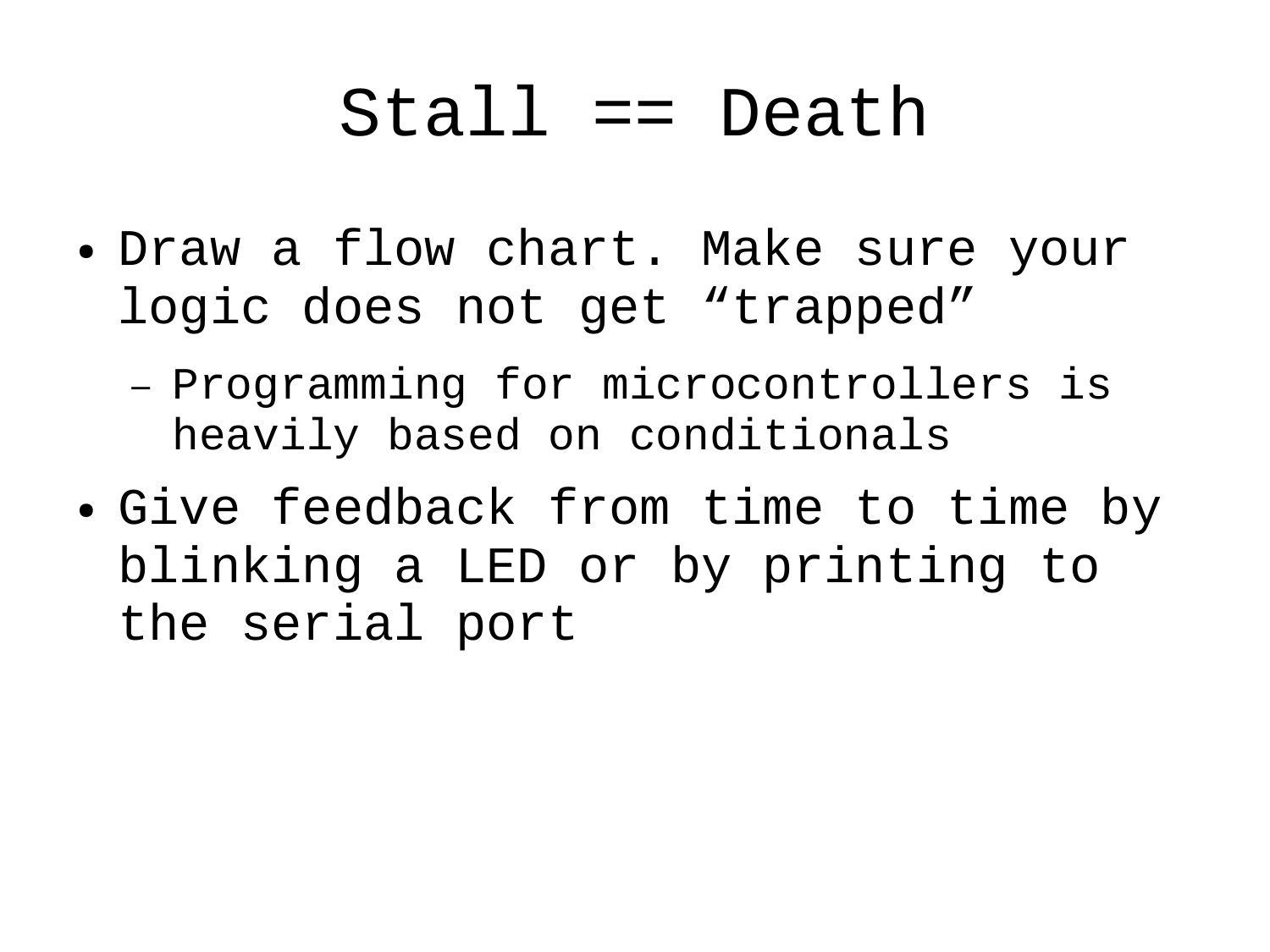# Power Back plan

- Reset using the physical reset button, code, or the RESET pin
- If your sketch has to access initialization values stored on external sources (e.g. an SD card or the Internet), hard-code a default value
- Your circuit might also need initialization (e.g. clearing an LCD screen)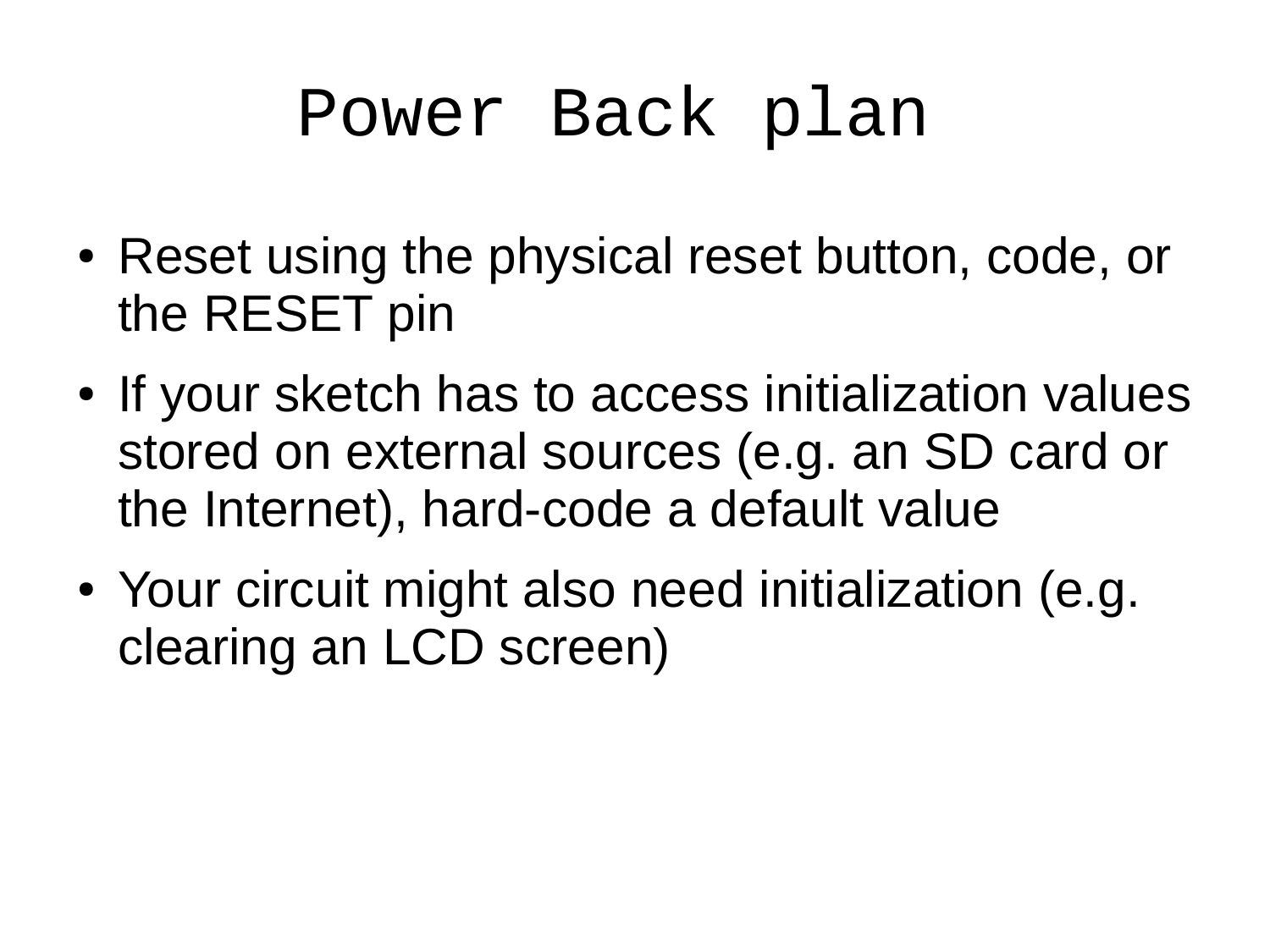## You name it

- Use #define or constants to give codenames to pin numbers
- powerLed and temperatureInput are easier to remember than "13" or "12"
- Giving friendly names to pins helps you configure your code for other boards
- Write comments, split your code in functions with appropriate names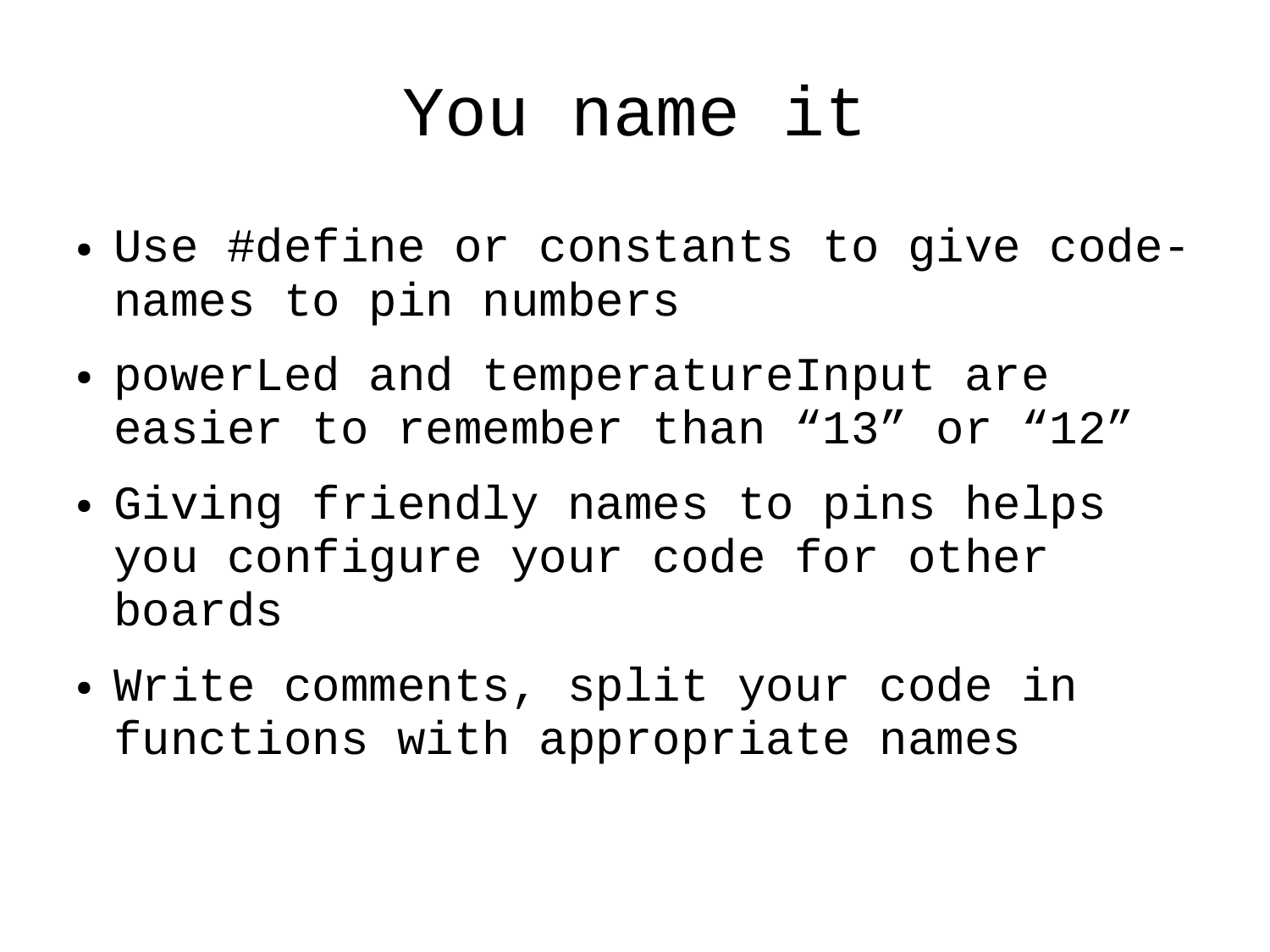# Beyond ARDUINO limits

- ARDUINO can power modules with 3.3V or 5V. Use an external power source for motors, servos etc.
- Use shift registers to free pins. Recursively.
- ThereIsAShieldForThat(tm)
	- Ethernet, WiFi, SD Card, LCD screen...
- Power ARDUINO with a 9V battery and take it for a walk
- Utilize the PWM pins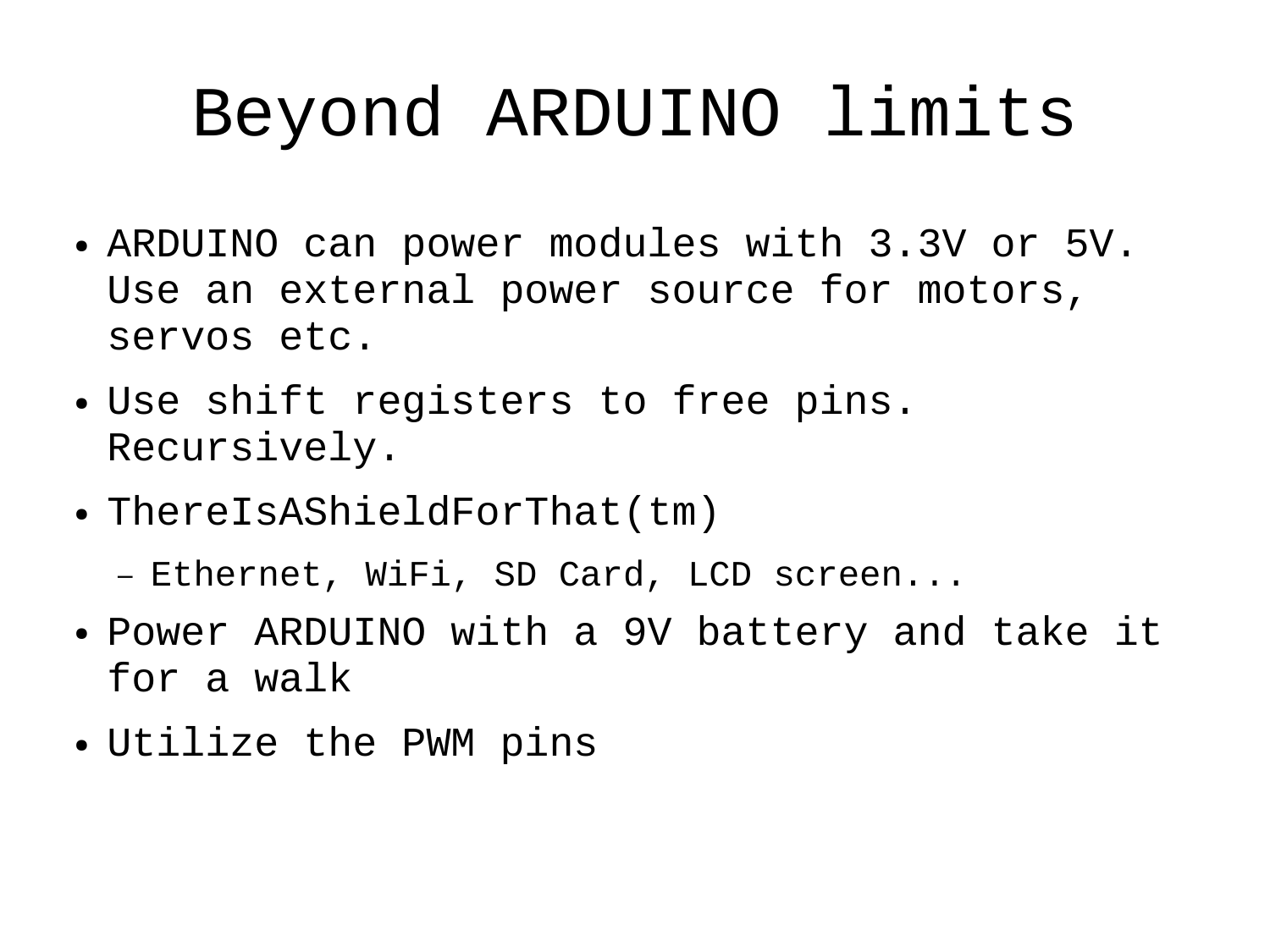# Learn the hard way

- ICs you've been waiting for months smell like roast chicken when they get burned
- Electronic parts ship without spec documents
- If you only had that 470 Ohm resistor!
- Wait, was this functional amplifier non-functional since the beginning?
- Wire a circuit correctly at the first attempt. Now check again.
- Ignore sensors input noise
- Power ARDUINO with an unreliable charger
- Short Vin to GDN, exceed total microcontroller current, apply >3.3V to the 3.3V Connector Pin
- Burn a wrong bootloader
- Divide by ZERO